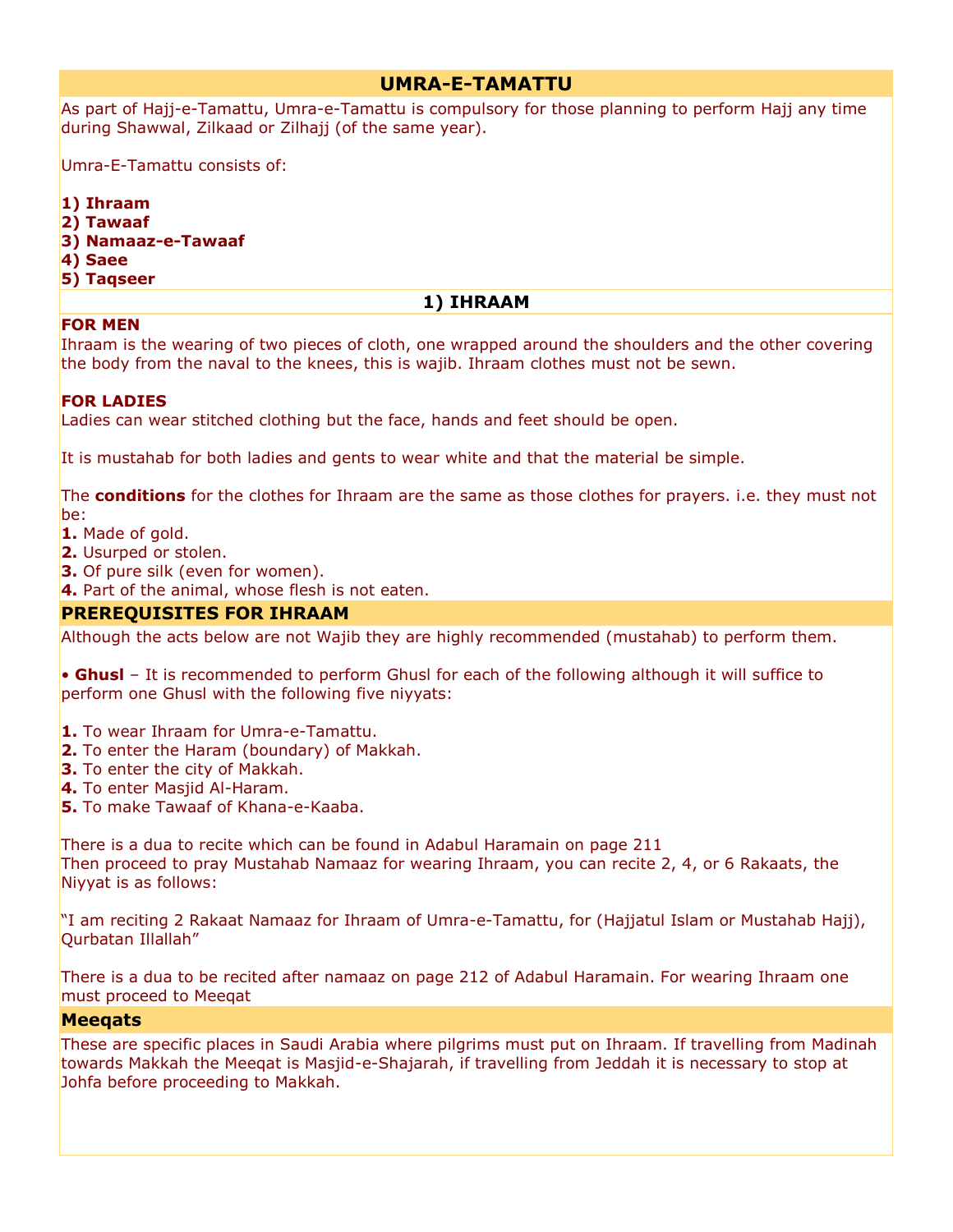## **Niyyat - [View details of Niyaat Sections](http://www.naqvibrothers.net/niyyat.htm)**

It is mustahab to utter words for the niyyat of wearing Ihraam. The niyyat should encompass the following

• The intention must be for attaining nearness to Allah

• The intention must be made at a Meeqat (as above)

• That the Ihraam is worn for Umra or Hajj, and whether for Hajj-e-Tamattu, Qiran or Ifraad. If Hajj is being performed on behalf or someone else, the niyyat must be expressed as for that person.

"I am wearing Ihraam for Umra-e-Tamattu, for Hajjatul Islam Qurbatan Ilallaah."

The niyyat will change for certain individuals as per the following:

• Those performing Hajj for the first time will mention "Hajjatul Islam" – E.g. "I am performing Tawaaf (circumambulating) around the Kaaba seven times for Umra-e-Tamattu, for Hajjatul Islam Wajib, Qurbatan Ilallaah."

• Those performing Hajj-e-Mustahab or Mandoob will mention this accordingly – E.g. "I am performing Tawaaf (circumambulating) around the Kaaba seven times for Umra-e-Tamattu, for Hajj-e-Mustahab, Wajib Qurbatan Ilallaah."

• Those performing Hajj or certain acts of Hajj on behalf of someone else will mention this accordingly – E.g. "I am performing Tawaaf (circumambulating) around the Kaaba seven times for Umra-e-Tamattu, for Hajj-e-Mustahab, on behalf of (name of person) Wajib Qurbatan Ilallaah."

• Those who are excused from performing the obligatory acts which are to be performed after returning from Mina such as:

**a)** Those who are old and weak or are ill

**b)** Those who fear death due to over crowding

**c)** Ladies who fear they might experience their menstrual periods and will not be able to perform their wajibaat after returning from Mina

Those performing these obligatory acts on behalf of the above mentioned people will make niyyat as follows: "I am performing Tawaaf of Hajj (circumambulating) around the Kaaba seven times for Umra-e-Tamattu, for Hajjatul Islam Muqaddam (in advance), Wajib Qurbatan Ilallaah."

During the course of this book the niyyats quoted will be for those performing Hajj for the first time. Please make your own niyyat for each act according to your own situation.

#### **Talbiyyah**

Talbiyyah must be recited immediately after the uttering of Niyyat and Talbiyyah should be recited personally and correctly with proper pronunciation as follows

> لَبَّيْكَ ٱلْلَّهُمُّ لَبِّيتُكَ، لَبِّيكَ لا شَرِيكَ لَكَ لَبِّيكَ، إِنَّ ٱلْحَمَدَ وَالتَعَمَّةُ لَكَ وَأَلْمُلِكَ، لا شَرِيكَ لَكَ

#### **TRANSLITERATION**

**Labbaik Allahumma Labbaik. Labbaik La Shareeka Laka Labbaik. Innal Hamda Wa Nn'imata Laka Wal Mulk, La Shareeka Laka Labbaik.**

#### **TRANSLATION**

**"Here I am at your service, O Lord, here I am. Here I am, No partner do you have. Here I am. Truly all praise and bounties are yours, and the dominion. No partner do you have"** (this dua can also be found on page 202 of Adabul Haramain)

One must pronounce and recite the Talbiyyah himself. A person who is dumb should point with his finger and move his tongue. Without Talbiyyah Ihraam is invalid just as without Takbiratual Ihraam a Namaaz/prayer is invalid.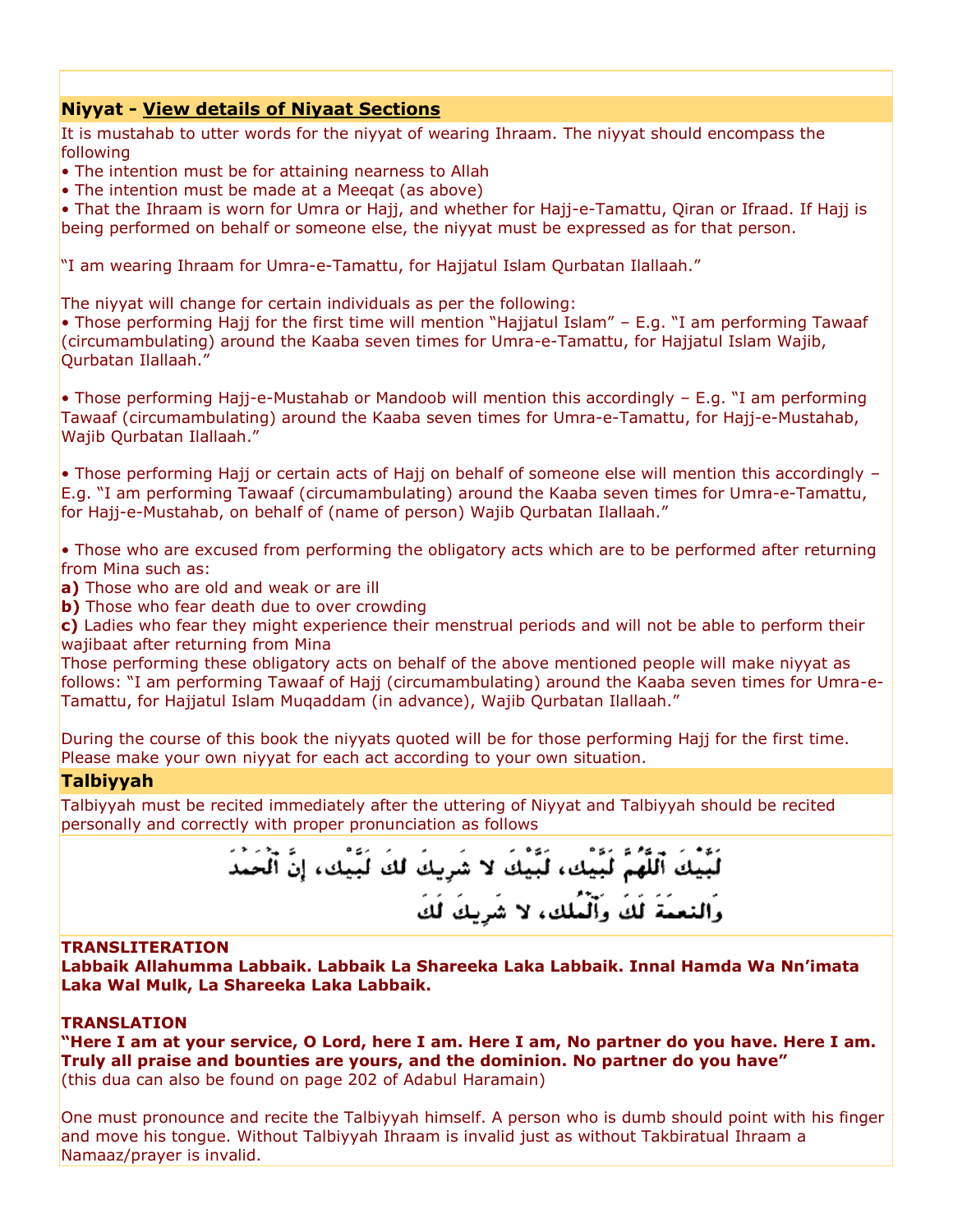There is a mustahab dua that can be added after the talbiyyah, please refer to page 214 of Adabul Haramain.

As soon as one has pronounced Talbiyyah the 25 acts below become HARAAM

## **25 THINGS FORBIDDEN WHILST IN IHRAAM - [View details of THINGS FORBIDDEN](http://www.naqvibrothers.net/niyyat.htm) [Sections](http://www.naqvibrothers.net/niyyat.htm)**

#### **Ihraam on the Airplane**

Since Jeddah is not identified as one of the prescribed Meeqats nor Mahaz-e-Meeqat, it is, therefore, not sufficient to put on Ihraam in Jeddah. If one wishes to travel to Makkah from Jeddah then Ihraam has to be worn by NAZR in one's own country or in the Airplane at a distance approximately one hour before reaching Jeddah. In this case, one will have to pay KAFFARA (for gents only) for travelling under shade but only if this is during DAYTIME. (Please refer to your Mujtahid's book of fatwas for variations). Nazr should be made in this manner: 'Allah has the right over me that I should become Muhrim from here.'

#### **MASJID-UL-HARAM**

This is the place where the Holy Kaaba is situated. There are a number of significant areas to be aware of within the Masjid

- The Holy Kaaba. The House of Allah and the birth place of Imam Ali b. Abi Talib (A.S)
- Hajar al-Aswad (The Black Stone)
- Maqam Ibrahim

• Hijr Ismail. This was the location of the house of Prophet Ismael (A.S). He and his mother are buried here. He denied access to anyone because he did not like it to be walked on. Other prophets are buried in this place also. According to Imam Baqir (A.S), the place between Rukn and Maqam is full of graves of the Prophets. According to Imam Sadiq (A.S), seventy prophets are buried between Rukn al-Aiman and Hajar al-Aswad

- Well of Zamzam
- Mizabe Rahmah: the golden trough (water channel) between Rukn Iraqi and Rukn Shami
- Shadharwan

• Mustajar: This is just before Rukn Yamani whilst walking from Rukn Shami to Rukn Yamani. It has also been defined as the area between the Black Stone (hajar al-aswad) and the door of the Ka'aba

• Mutaawadh or Multazam: The place between Rukn Yamani and the Black Stone (hajar al-aswad) • Hatwim. According to the book "Adabul Haramain", this is the place between the door of the Ka'aba and Hajar al-Aswad. It is called Hatwim "the smasher" because it smashes major and minor sins of one who seeks forgiveness here. It is said that this is the place where Adam (A.S) was forgiven. According to the book ""Umra & Ziyarat", this is the place where Prophet Ismail, his mother and many other prophets are buried. See Hijr Ismail above.

• Rukn al-Aiman (the right-hand side corner of the Ka'aba).This is opposite the Black Stone behind the House. The Prophet (S.A.W) said "Whenever I come at this point, I find Jibrail is already there before me." Imam al-Sadiq (A.S) said: "Rukn al-Aiman is our gate to Paradise". He also said: "In this place is one of the doors of Paradise that has never been closed since it was opened. There is a river from Paradise in which deeds of the servants are dropped." Also called Rukn al-Junubi. It comes before the Black Stone corner.

- Rukn Shami/Gharbi. This is the corner of the Ka'aba that comes after Hijr Ismail
- Rukn al-Sharqi. This is the corner where Hajar al-Aswad rests.

• Rukn al-Shimali / Iraqi. This is corner that comes after the Ka'aba's door before one reaches Hijr Ismail.

• Mount Safa. When going to Safa for Saee, use the same door that the Prophet (S.A.W) used, which is Bab as-Safa, opposite the Black Stone.

#### • Mount Marwa

There are a number of duas that can be recited at various stages while entering and moving through Masjid-ul-Haram, these can be found in Adabul Haramain Pages 215 to 223 and are listed below:

- Dua for entering the Holy shrine of Makkah
- Standing at Baabus Salaam
- While at the door of the mosque and when entering
- When proceeding to the Black Stone (Hajr-al-Aswad)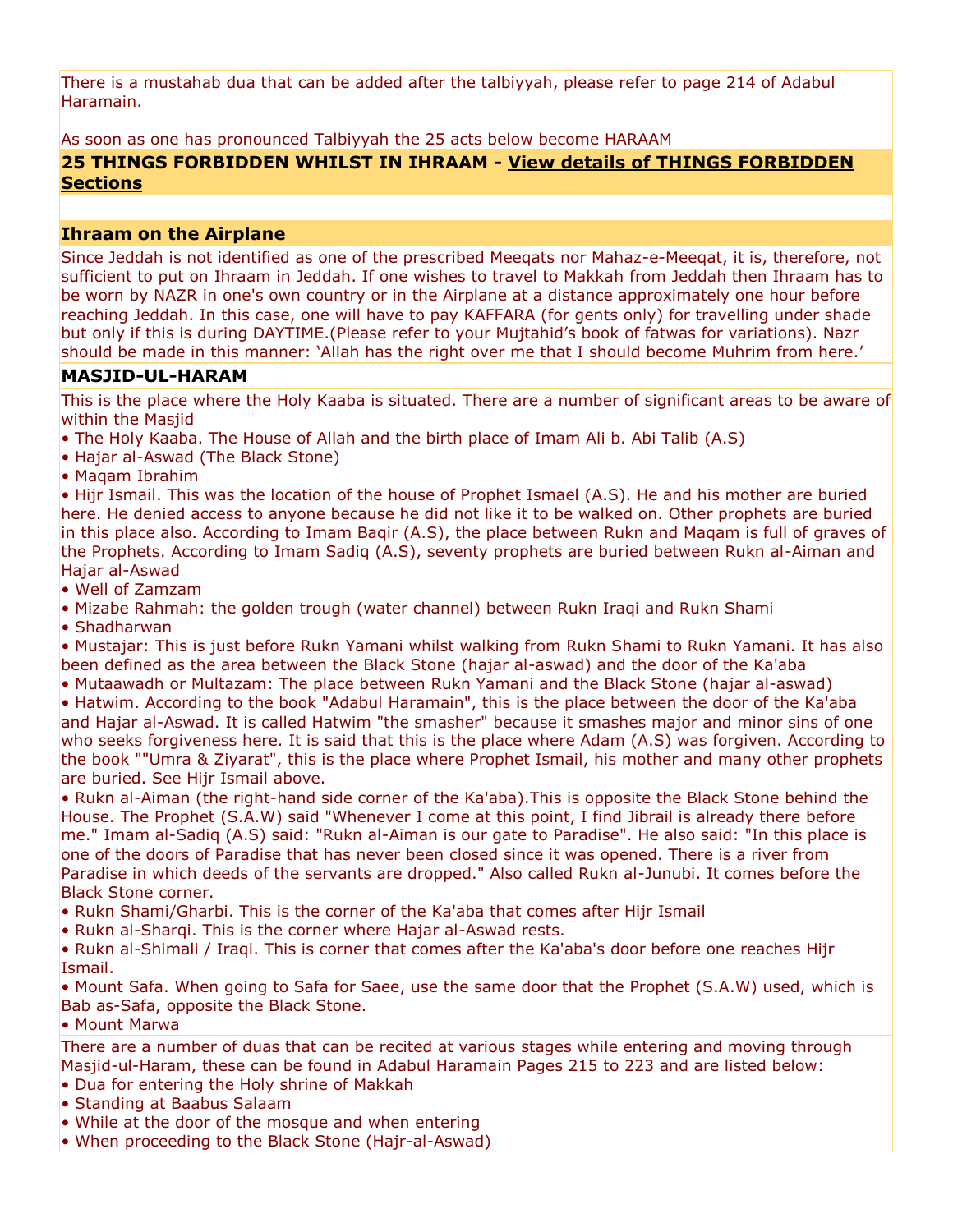

MAQAM E-IBRAHEEM IS OUT OF THE LIMIT FOR TAWAAR

KEEP AS CLOSE AS POSSIBLE TO KAABA WITHOUT TOUGHING THE KAABA & HIJR ISMAEEL.

**Tawaaf is made up of 7 circuits around the Holy Kaaba**. It is favourable to perform Tawaaf within Maqam-e-Ibrahim, but if it is difficult then the pilgrim can perform Tawaaf behind Maqam-e-Ibrahim if he is connected to people who are doing Tawaaf around the Kaaba.

Tawaaf is a Rukn which means that if someone misses it out purposely or by ignorance and there is no time for Umra-e-Tamattu to be performed again his Hajj would be batil. The same also applies to those who miss out part of Tawaaf purposely or intentionally.

The time for performing Umra-e-Tamattu ends when one is unable to perform it before Wuqoof at Arafat. Those who are compelled to change their Hajj-e-Tamattu into Hajj-e-Ifraad please refer to an Aalim or Hajj masael texts.

# **CONDITIONS OF TAWAAF**

**1.** Taharat is necessary, Tawaaf without Wudhu (or Ghusl if necessary) would be batil even if due to forgetfulness or ignorance.

**2.** The body and clothes must be paak, just as in namaaz. As per Ehtiyat Wajib, even those najaasat which have been exempted in namaaz, like blood less than size of a dirham, or that from a wound or injury, must be removed and made paak before Tawaaf, if not possible to do so, then it is Ehtiyat to appoint someone to perform Tawaaf on his behalf while ALSO doing Tawaaf himself.

If a person learns after Tawaaf, that his body or clothes were Najis, Tawaaf will be Valid. BUT if he has forgotten about the Najaasat and had performed Tawaaf he must make himself paak and repeat the Tawaaf.

**3.** Men should be circumcised. Tawaaf by an uncircumcised man is Batil and he should not perform Saee, Taqseer or Tawaaf-un-Nisa. As per Ehtiyat Wajib, Tawaaf by uncircumcised children is batil, including Tawaaf-un-Nisa, if they did those Tawaaf they would have to be repeated by the child after circumcision, or by someone appointed on is behalf. Until then he would not be able to take a wife.

**4.** One must cover the private parts with clothes that are not Ghasbi. All those conditions applicable to clothes for namaaz are applicable for Tawaaf also.

**5.** Niyyat should be keep in mind that Tawaaf around the Kaaba is being performed for Umra-e-Tamattu, QURBATUN ILLALAHI TA"ALA (for the sake of Allah)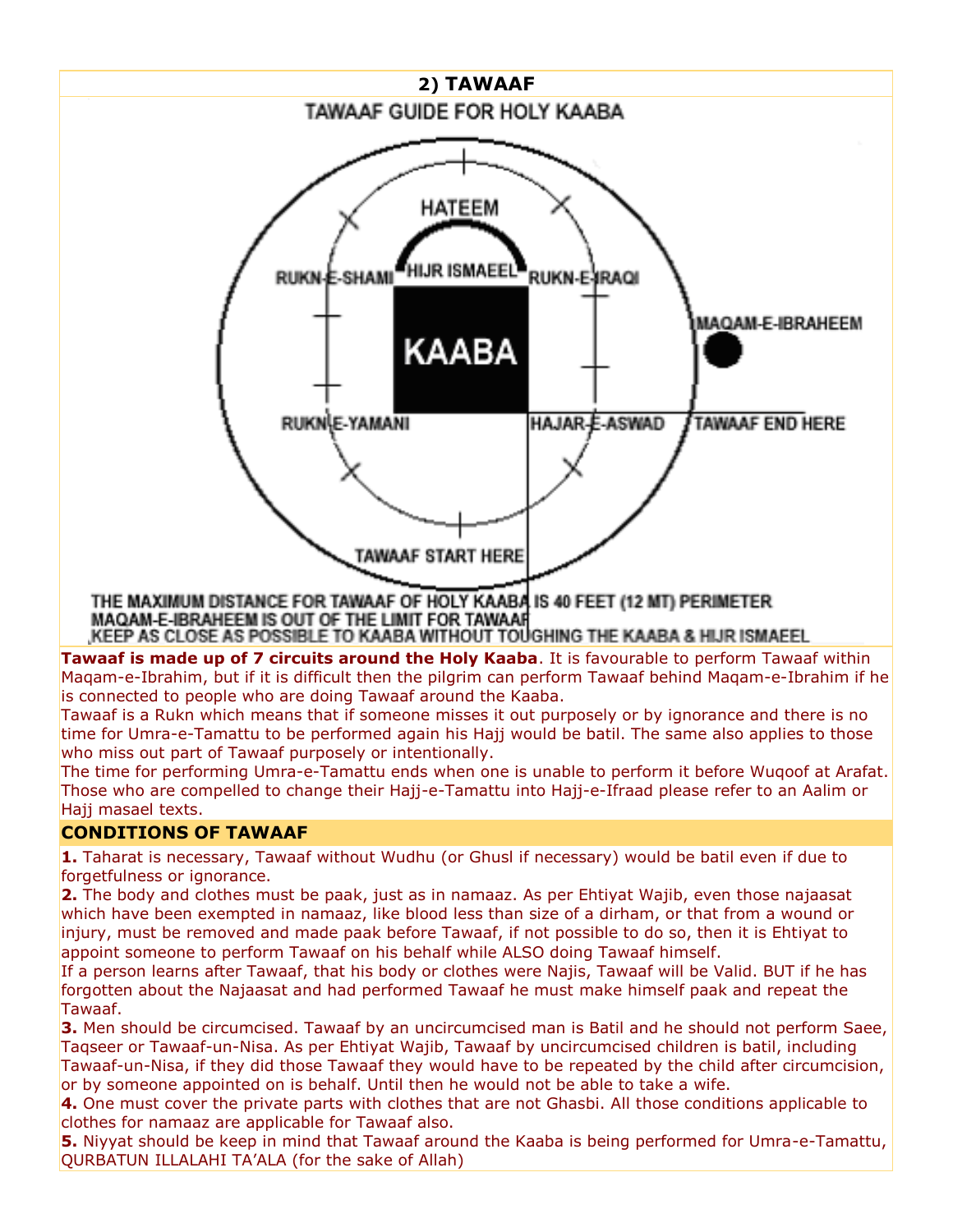## **WAJIB (OBLIGATORY) PARTS OF TAWAAF & METHOD**

• **BEGIN** - The Tawaaf starts at Hajr-e-Aswad, the niyyat should be made before Hajr-e-Aswad and when one reaches parallel to it the first Tawaaf begins.

"I am performing Tawaaf of the Kaaba seven times for Umra-e-Tamattu, for Hajjatul Islam (Wajib), Qurbatan Ilallaah."

• **END** -Each circuit of the Tawaaf ends at Hajr-e-Aswad. In the last circuit it is recommended to go further round the Kaaba a little past Hajr-e-Aswad to make sure that Tawaaf is completed.

• **TOUCHING** - One must not touch the Kaaba or any of its parts, including the raised parts near the foundations of the Kaaba, it is also Ehtiyat not to touch the walls of Hijr-e-Ismael or pass over them, if one passes over it then that part of the Tawaaf would need to be repeated.

• **AREA** - Hijr-e-Ismael should be included in Tawaaf, one must not pass through Hijr-e-Ismael, if one does, that circuit would become batil and would need to be repeated again from Hajr-e-Aswad.

• **MUWALAT** (sequential continuity) - The circuits must be performed sequentially, one after the other, not doing anything to disrupt the continuity of the Tawaaf

• **ROUNDS** - One must complete only seven circuits, not more or less

• **METHOD** - While doing Tawaaf one should ensure that the Kaaba is parallel to the left shoulder. If for any reason one turns in such a way that the Kaaba is not on the left side then some steps should be retraced and that part of the Tawaaf would need to be repeated. If retracing steps is not possible one should proceed around the Kaaba until one reaches the place where one turned away and make niyyat to continue the Tawaaf from there.

• **DISTANCE** –One should remain within 26 and a half arms length from the Kaaba while performing Tawaaf, which is the distance between the Kaaba and Maqam-e-Ibrahim. This is MUSTAHAB.

## **MUSTAHAB ACTS IN TAWAAF**

• There are duas that are mustahab to recite for each of the seven rounds of the Kaaba, please refer to the small hand held book "DUAS FOR TAWAF" or Adabul Haramain Page224 to 228

- To recite Zikr of Allah such as Allahu Akber Al-Hamdu Lillah, Subhanallah La Illaha Illallah
- To recite Sura"s such as Sura Al-Hamd, Sura Al-Ikhlas, Sura An-Naas, Sura Al-Qadr…
- To recite Salawat
- To seek refuge in Allah from Shaitan.
- To remember ones sins and lapses and seek forgiveness for them.
- To pray for oneself, one"s parents and the Mo'mineen.

## **MASAELS FOR TAWAAF**

**A.** If a person purposely performs fewer rounds, it is wajib that they proceed to complete the remaining rounds provided nothing has disrupted Muwalat (continuity) and the sequence has been done. If Muwalat has been disrupted then the Tawaaf must be repeated.

Tawaaf is a Rukn which means that if someone misses it out purposely or by ignorance and there is no time for Umra-e-Tamattu to be performed again his Hajj would be batil. The same also applies to those who miss out part of Tawaaf.

The time for performing Umra-e-Tamattu ends when one is unable to perform it before Wuqoof at Arafat. Those who are compelled to change their Hajj-e-Tamattu into Hajj-e-Ifraad please refer to an Aalim or Hajj masael texts.

**B.** If due to forgetfulness a person performs less than seven rounds but does not exceed three and half rounds, then the whole Tawaaf must be performed all over again.

If he has exceeded three and half rounds then:

- i. if only one circuit has been forgotten, he should complete it

- ii. if he has missed more than one he should complete the remaining circuits but before Namaaz of Tawaaf he should perform the whole Tawaaf all over again (as per Ehtiyat-e-Wajib) and then pray it"s Namaaz

For Mustahab Tawaaf it is sufficient just to complete any remaining rounds, there is no need to repeat Tawaaf.

**C.** If someone purposely performs more than seven rounds,

- i. it would be a Makrooh act if the Tawaaf was a Mustahab Tawaaf

- ii. in a Wajib Tawaaf, it is forbidden and Haraam to join two Tawaaf. It invalidates Tawaaf irrespective of whether the intention was made before, during or at the completion of Tawaaf. However, if the extra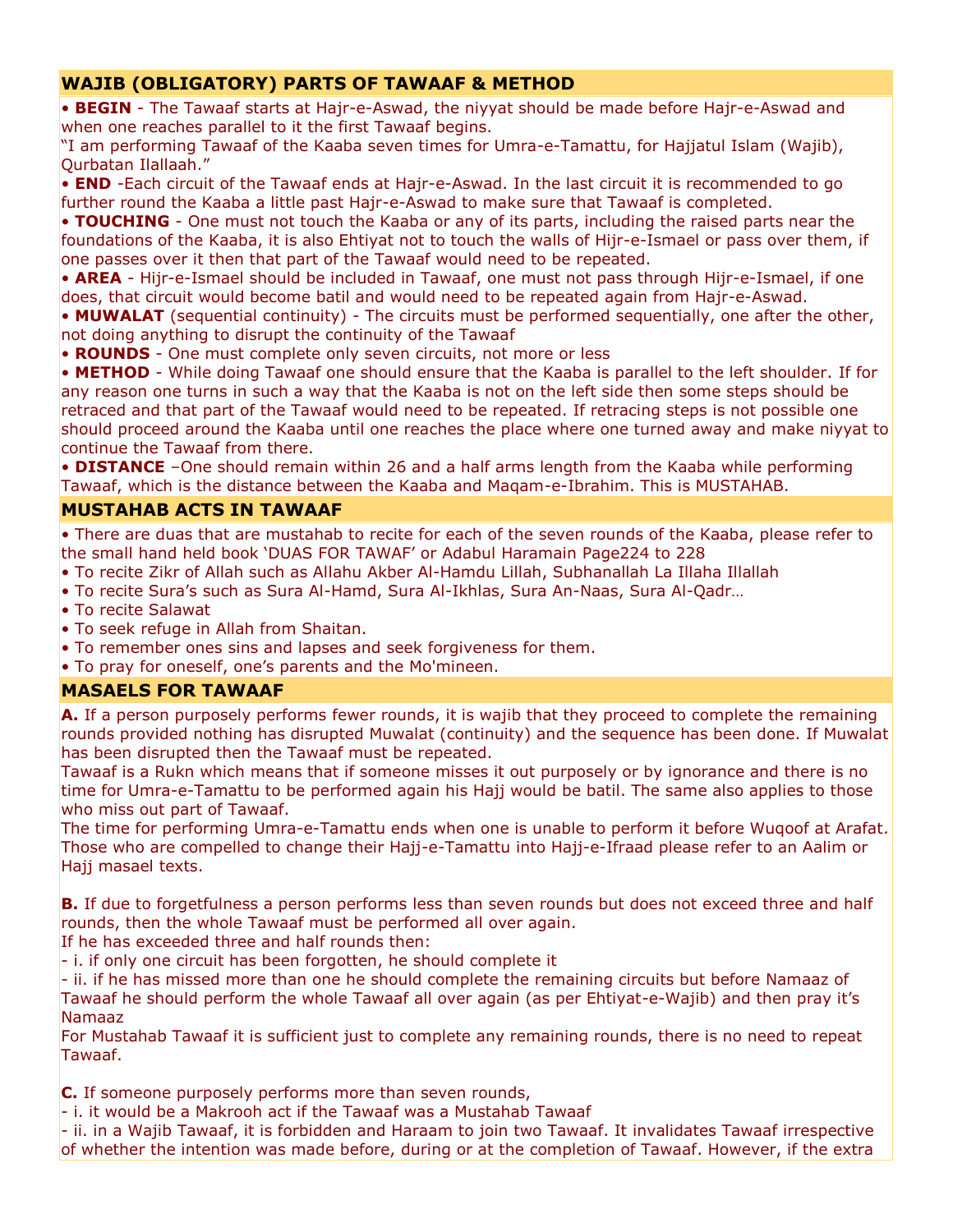round or rounds were performed aimlessly, Tawaaf would not be affected.

- If someone decides to perform more than seven rounds then Tawaaf is Batil from the beginning.

- If someone decides during Tawaaf, it becomes Batil from that point.

- If someone decides at the end the Tawaaf would be Batil – It is Ehtiyat that the Namaaz of Tawaaf is performed and then the Whole Tawaaf and its Namaaz be repeated.

**D.** If someone forgets and adds to the seventh round of Tawaaf, and if that addition is less than one complete round, he should abandon it, and his Tawaaf would be valid.

If the addition is one full round or more, his Wajib Tawaaf would be valid, but it is Mustahab that he should proceed and complete seven rounds with the niyyat of Qurbat. As per Ahwat, he will recite Namaaz for the Wajib Tawaaf before Saee, and for the Mustahab Tawaaf after Saee. As per Ehtiyat, it is Recommended that the Wajib Tawaaf and its Namaaz be repeated.

**E.** When someone forgets Tawaaf altogether or a part of it, and does not remember about it until he returns to his country or city, it would be wajib upon him to appoint someone to perform Tawaaf on his behalf if he finds it difficult to return to Makkah for that purpose. As per Ehtiyat-e-Wajib he should also give Qurbani of a camel (as per Ahwat).

**F.** If someone has doubts about the number of rounds he has performed after completing Tawaaf, he should ignore that doubt.

If doubt occurs at the end of any round, he should decide that it is the seventh round. When a doubt occurs during any of the rounds as to whether it is the seventh or eighth, then as per Ehtiyat, Tawaaf is Batil, he should perform Namaaz of the Tawaaf and then he should repeat the whole Tawaaf and its Namaaz.

**G.** If a person is sure that he has not performed more than seven circuits but is in doubt as to whether he has completed the seven circuits, he should repeat the whole Tawaaf.

It is Ehtiyat that when doubt occurs that the lesser number be taken, the Tawaaf should be completed along with its Namaaz, then the Tawaaf and the Namaaz should be performed again.

**H.** If a person is pushed further during Tawaaf by the surging crowd of pilgrims, his Tawaaf would be valid as long as he is in full control of himself and the Niyyat for Tawaaf is unchanged.

**I.** Although it has more Thawaab to do Tawaaf and Saee on ones feet, it is permissible to do it on wheelchairs, carriages or upon the shoulders of others.

## **3) NAMAAZ OF TAWAAF**

Namaaz of Tawaaf is a two Rakaat Namaaz, exactly like Fajr prayers, Wajib after every Tawaaf. This Namaaz can be prayed silently or loudly. It is Ehtiyat that Namaaz be recited immediately after Tawaaf and that it is performed behind Maqam-e-Ibrahim. When that becomes impossible then one can pray at any place behind Maqam-e-Ibrahim or at the sides, but as close as is possible. However it is better to repeat that Namaaz if one finds a place behind Maqam-e-Ibrahim.

The niyyat is as follows:

"I am reciting 2 Rakaat Namaaz of Tawaaf, for Umra-e-Tamattu, for Hajjatul Islam, Wajib Qurbatan Illallah"



The dua to be recited after Namaaz of Tawaaf is on Page 229 of Adabul Haramain **A.** If one forgets wajib Namaaz of Tawaaf, he should go and pray behind Maqam-e-Ibrahim whenever he remembers. If he remembers after Saee and other acts, it will not be necessary to repeat Saee and other rituals although it is Ahwat to do so.

**B.** If someone forgets Namaaz of Tawaaf, he must return to Maqam-e-Ibrahim to perform it. If it becomes difficult to return, one should perform it at the place where he remembered it, even if it is another city. It is better for one to appoint someone to go to Maqam-e-Ibrahim and recite it on his behalf.

**C.** If someone forgets the Wajib Namaaz of Tawaaf and dies before he can perform it, then it is wajib on the eldest son to give its Qadha.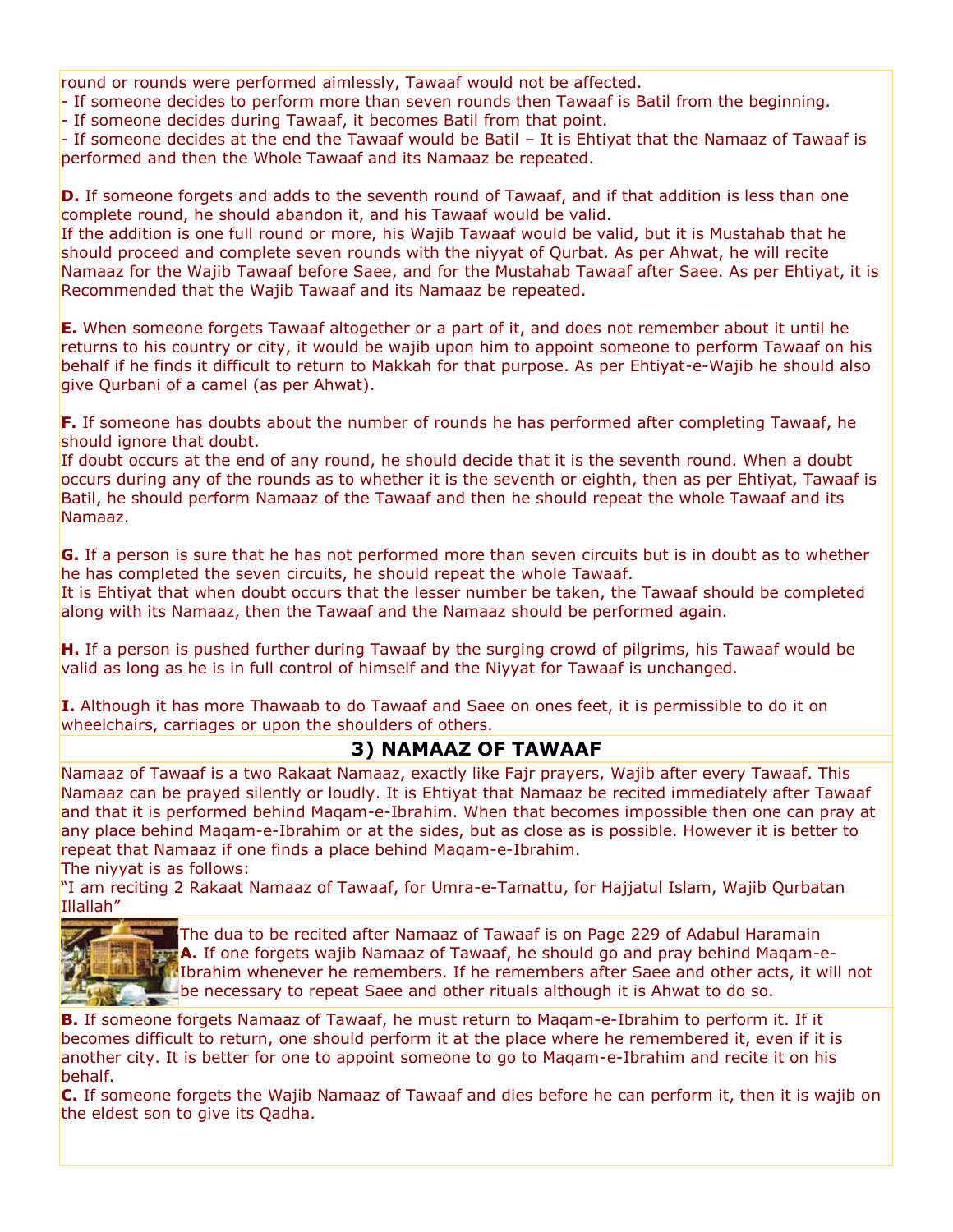# **4) SAEE**

Saee is wajib to be performed after Namaaz of Tawaaf. Saee means to travel seven times between Safa and Marwa. This can be done walking, riding or by being carried on one"s shoulders.



**Saee starts from Safa towards Marwa** - that's the first, then returning from Marwa to Safa – that's the second. Each time one goes from Safa to Marwa and comes back, one has completed two. This way the seventh will finish at Marwa.

**Saee is a Rukn**: if someone leaves it out due to forgetfulness or ignorance, he must perform it and do Taqseer if he remembers before Wuqoof at Arafat.

It is not necessary to be in Wudhu or Ghusl in Saee, nor is it necessary for the body or the clothes to be Paak. However it is Ehtiyat-e-Mustahab to be in Wudhu or Ghusl.

## **WAJIB PARTS OF SAEE**

• Niyyat is Wajib, if a person doing Saee for Umra-e-Tamattu he must have in mind that he is doing seven Saee between Safa and Marwa for Umra-e-Tamattu in Hajj in obedience to the command of Allah. It is Mustahab to utter the words of Niyyat and to say it before Saee so that his Saee is fully covered by the Niyyat.

"I am performing Saee between Safa and Marwa for Umra-e-Tamattu, for Hajjatul Islam, Wajib Qurbatan Ilallaah."

• Saee must begin from Safa and end at Marwa. In order to be absolutely sure, as per Ehtiyat, one must climb parts of the rocks which are at Safa and Marwa and include them in Saee.

• Saee must be seven in all, no more or less. If a person knowingly performs more, his Saee would be Batil. If he does it forgetfully or because of ignorance of the masael, his Saee would be Valid.

• If a person forgets altogether, or forgets and performs fewer than seven walks, he must perform it fully or partly, as the case may be, when he remembers.

• If he has already left Makkah, even back to his own country, he must return to perform Saee at its place. If he cannot return, he can appoint someone to perform it on his behalf. It is Ehtiyat-e-Mustahab that if he had not completed four full walks that he first completes the remaining walks and then repeats the full Saee again.

• If a person forgets and performs less than seven Saee, remains in Ihraam, and



forbidden acts do not become permissible for him until he completes the remaining part of Saee. If he has sexual intercourse or cuts his nails in this situation he must give a Kaffara of one cow.

• If a person forgets Saee altogether and remembers after returning to his own country or city, he must appoint someone to perform Saee on his behalf. If he has sexual intercourse or cuts his nails in this situation he must give Kaffara.

• If a doubt occurs about the number of walks after completing Saee, that doubt should be ignored. If one has a strong feeling that one has performed fewer than seven walks then it is Ehtiyat to repeat Saee again.

• If someone doubts while at Marwa whether he has performed seven walks or more he should ignore that doubt. If the doubt occurs between Safa and Marwa as to whether it is the seventh or eighth time, Saee will be Batil and it must be repeated.

• Saee must be performed between Safa and Marwa and in its usual designated route.

• It is wajib that while walking from Safa, one should face Marwa, and while returning, one should face Safa, if one walks in reverse (facing Marwa while going towards Safa or vice versa) Saee would not be correct.

• It is wajib that the clothes and shoes worn in Saee are Mubah and not Ghasbi

• It is wajib that Saee is performed after Tawaaf. If someone forgets due to ignorance and performs Saee before Tawaaf, it is Ehtiyat-e-Wajib for him to perform Saee again after Tawaaf.

## **MUSTABHAT ACTS IN SAEE:**

- To be with Tahaarat i.e. Wudhu or Ghusl.
- Before performing Saee to kiss or make salaam to Hajar-e-Aswad.
- Before performing Saee to drink the water of Zamzam and pour it on one's body.
- To proceed to Safa for Saee through the door facing Hajar-e-Aswad called Babus-Safa.
- To go with peace of mind and reverence.
- To climb the steps of Safa and to kiss the corner of the stone of Safa.
- To thank the Almighty and praise Him and remember His kindness.
- To read Duas and Zikr during the walk. For Duas refer to Adabul Haramain Pages 231 to 238.